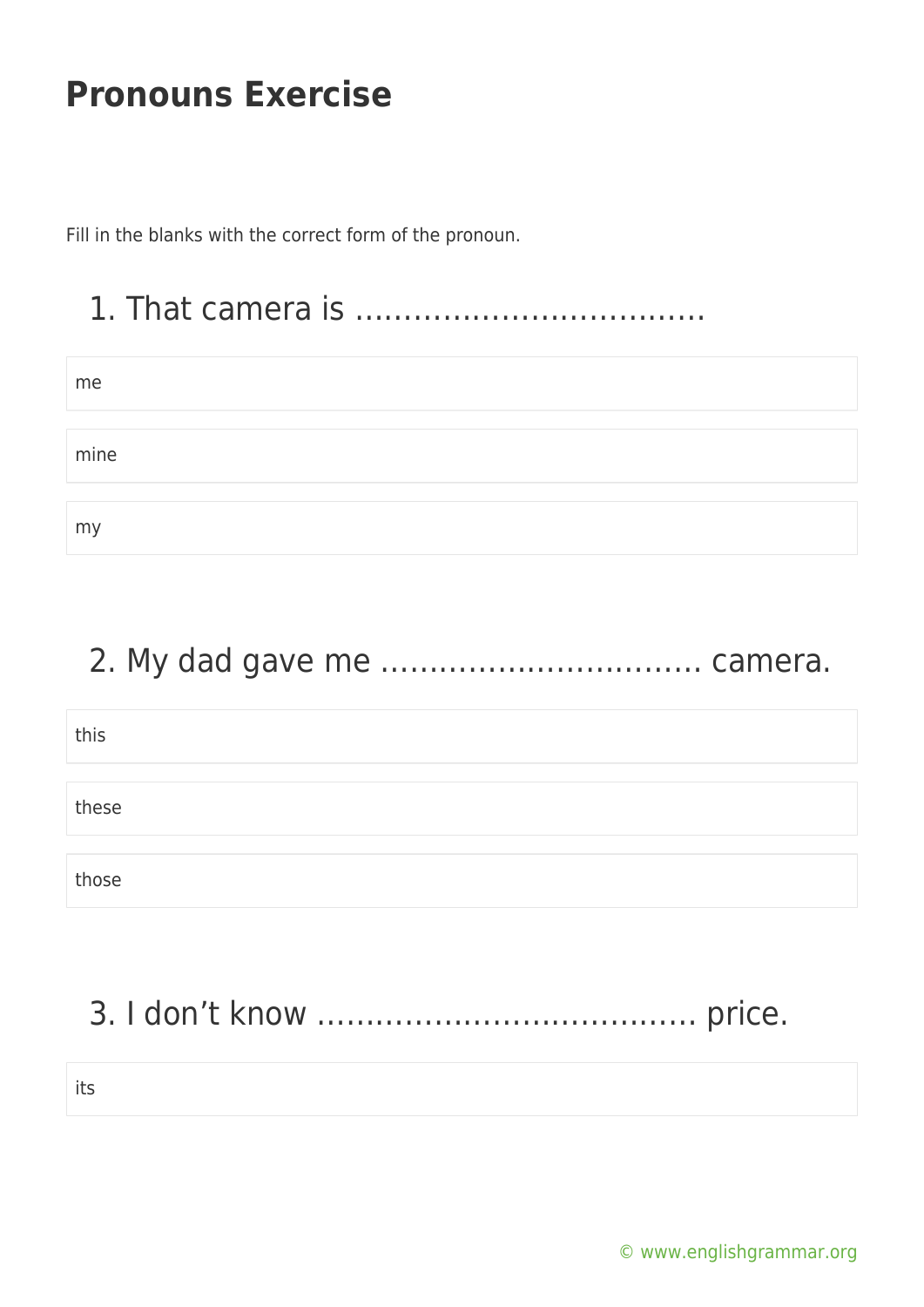| it's                           |
|--------------------------------|
| it is                          |
|                                |
| bag is this?<br>$\overline{4}$ |
| Whose                          |
| Who's                          |
| Who'is                         |
|                                |

#### 5. Is this bag ……………………………..?

# your yours your's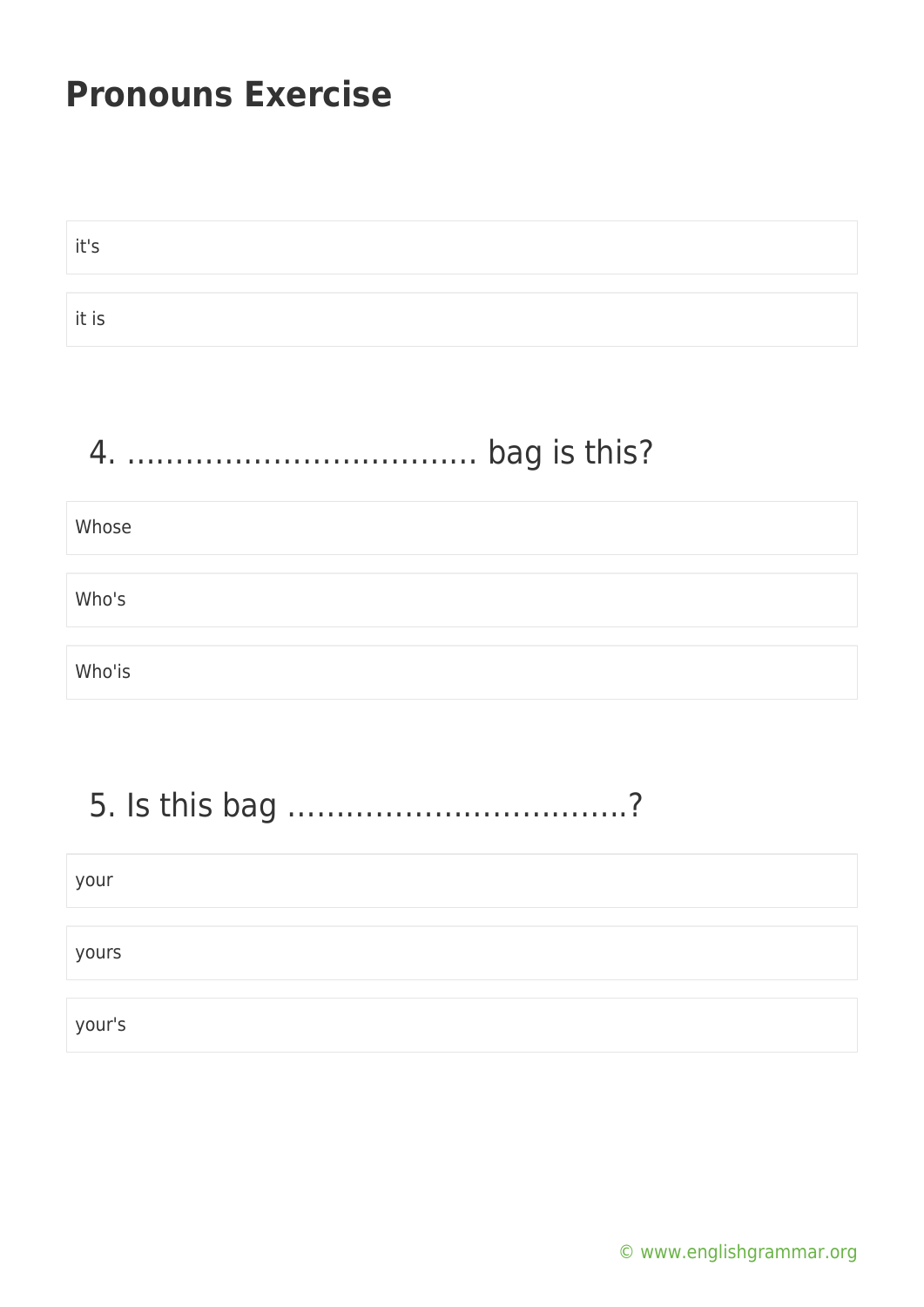# 6. It is ………………………………. fault.

| her  |  |  |  |
|------|--|--|--|
|      |  |  |  |
|      |  |  |  |
| hers |  |  |  |
|      |  |  |  |
|      |  |  |  |
| she  |  |  |  |

| grey. |  |
|-------|--|

her

hers

#### 8. He never invites ……………………………… to his parties.

I me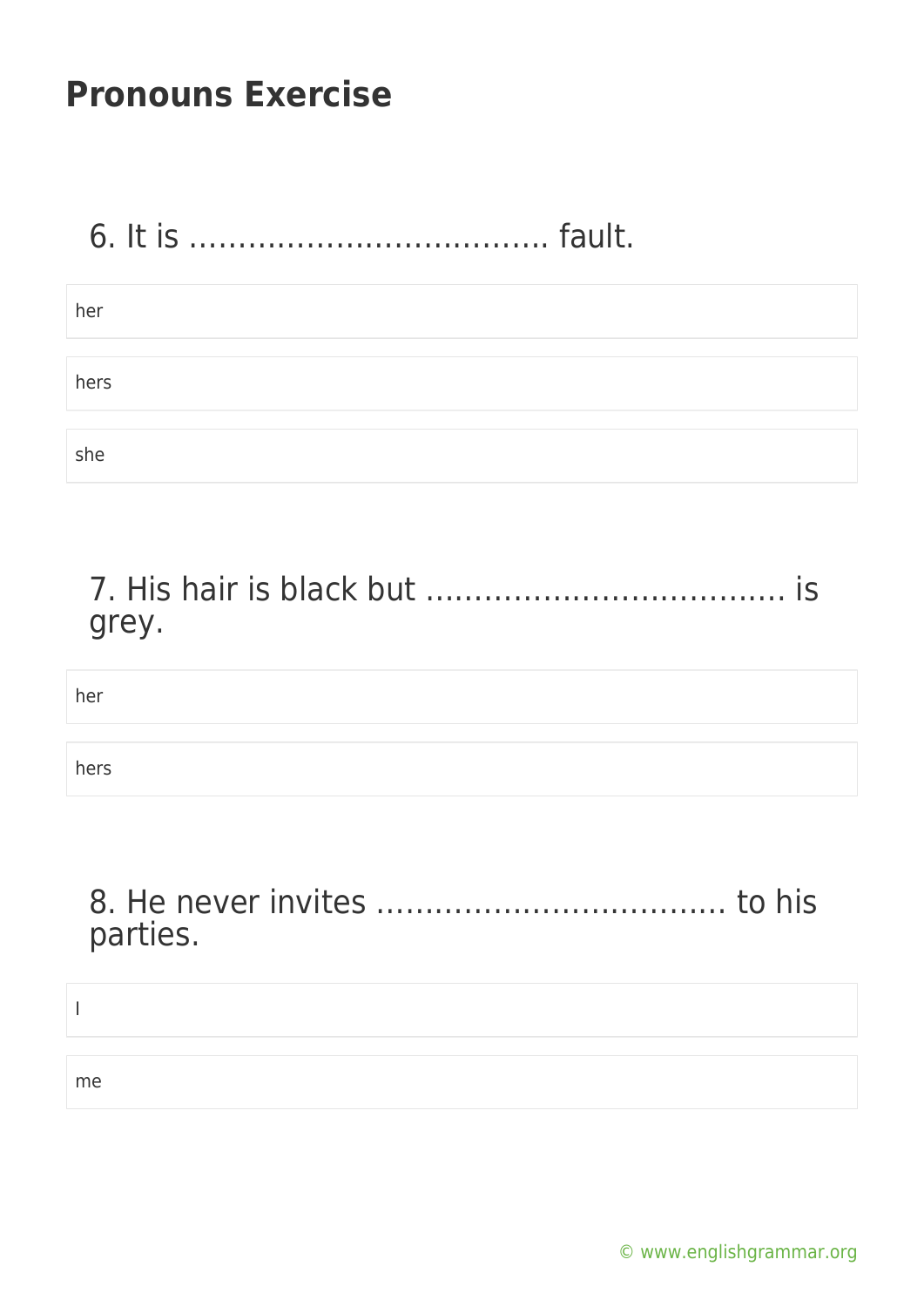my

#### 9. He is quite enamored of ………………………………….

she

her

#### 10. She is an old friend of

……………………………………………………

me my mine

#### 11. How many of ………………………………… have actually seen a ghost?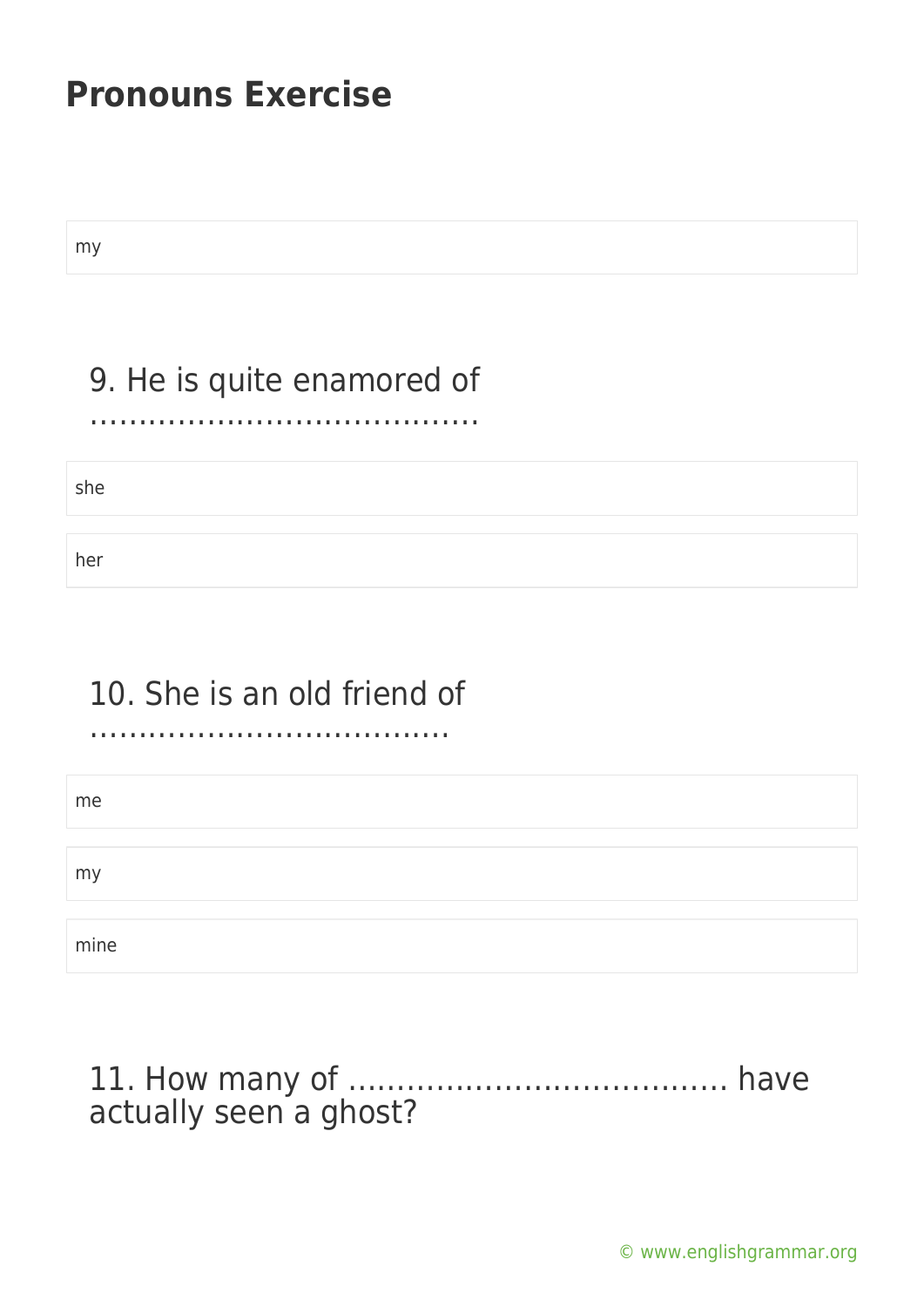| we        |  |  |
|-----------|--|--|
|           |  |  |
| <b>US</b> |  |  |
|           |  |  |
| our       |  |  |

#### 12. He blamed ……………………………….. for his failure.

#### him

himself

himselves

#### Answers

That camera is mine. My dad gave me this camera. I don't know its price. Whose bag is this? Is this bag yours? It is her fault.